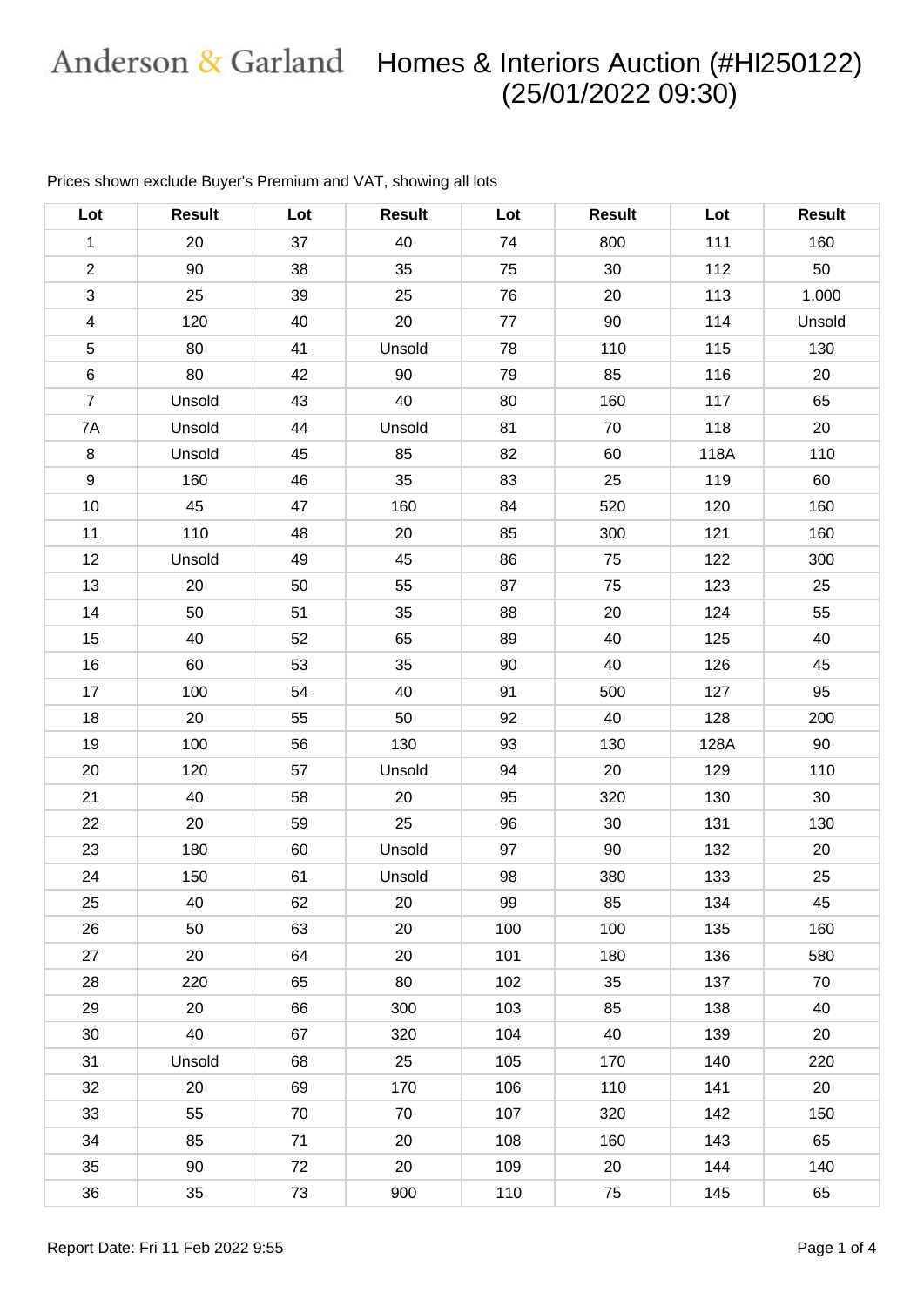| Lot | <b>Result</b> | Lot | <b>Result</b> | Lot | <b>Result</b> | Lot | <b>Result</b> |
|-----|---------------|-----|---------------|-----|---------------|-----|---------------|
| 146 | Unsold        | 183 | 160           | 220 | 120           | 257 | 180           |
| 147 | 55            | 184 | 75            | 221 | 50            | 259 | 20            |
| 148 | 80            | 185 | 25            | 222 | 40            | 260 | 100           |
| 149 | 70            | 186 | 180           | 223 | 90            | 261 | Unsold        |
| 150 | 75            | 187 | 40            | 224 | 160           | 262 | 75            |
| 151 | 65            | 188 | 220           | 225 | 170           | 263 | 30            |
| 152 | 55            | 189 | 370           | 226 | 200           | 264 | 50            |
| 153 | 85            | 190 | 240           | 227 | 120           | 265 | 30            |
| 154 | 60            | 191 | 150           | 228 | 35            | 266 | 45            |
| 155 | 110           | 192 | 75            | 229 | 20            | 267 | 55            |
| 156 | 140           | 193 | 140           | 230 | 50            | 268 | 110           |
| 157 | 40            | 194 | 150           | 231 | Unsold        | 269 | 20            |
| 158 | 55            | 195 | 300           | 232 | 25            | 270 | 40            |
| 159 | 70            | 196 | 140           | 233 | 180           | 271 | 30            |
| 160 | 115           | 197 | 420           | 234 | 60            | 272 | 150           |
| 161 | 55            | 198 | 170           | 235 | 65            | 273 | 150           |
| 162 | 60            | 199 | 45            | 236 | 60            | 274 | 35            |
| 163 | 90            | 200 | 70            | 237 | 130           | 275 | 30            |
| 164 | Unsold        | 201 | 90            | 238 | 25            | 276 | Unsold        |
| 165 | 60            | 202 | 45            | 239 | Unsold        | 277 | 20            |
| 166 | 120           | 203 | 35            | 240 | 200           | 278 | 35            |
| 167 | 65            | 204 | 120           | 241 | 200           | 279 | 20            |
| 168 | 45            | 205 | 130           | 242 | 170           | 280 | 20            |
| 169 | 110           | 206 | 60            | 243 | 85            | 281 | Unsold        |
| 170 | 90            | 207 | 180           | 244 | 170           | 282 | 40            |
| 171 | 25            | 208 | 85            | 245 | 170           | 283 | 25            |
| 172 | 50            | 209 | 280           | 246 | 85            | 284 | Unsold        |
| 173 | 65            | 210 | 110           | 247 | 120           | 285 | 50            |
| 174 | 60            | 211 | 70            | 248 | 80            | 286 | 55            |
| 175 | 140           | 212 | 85            | 249 | 180           | 287 | 50            |
| 176 | 180           | 213 | 60            | 250 | 30            | 288 | 30            |
| 177 | 140           | 214 | 70            | 251 | 45            | 289 | 60            |
| 178 | 55            | 215 | 310           | 252 | 420           | 290 | 240           |
| 179 | 75            | 216 | 260           | 253 | 75            | 291 | 75            |
| 180 | 270           | 217 | 30            | 254 | 70            | 292 | 75            |
| 181 | 70            | 218 | 85            | 255 | 25            | 293 | 35            |
| 182 | 45            | 219 | 160           | 256 | 170           | 294 | 20            |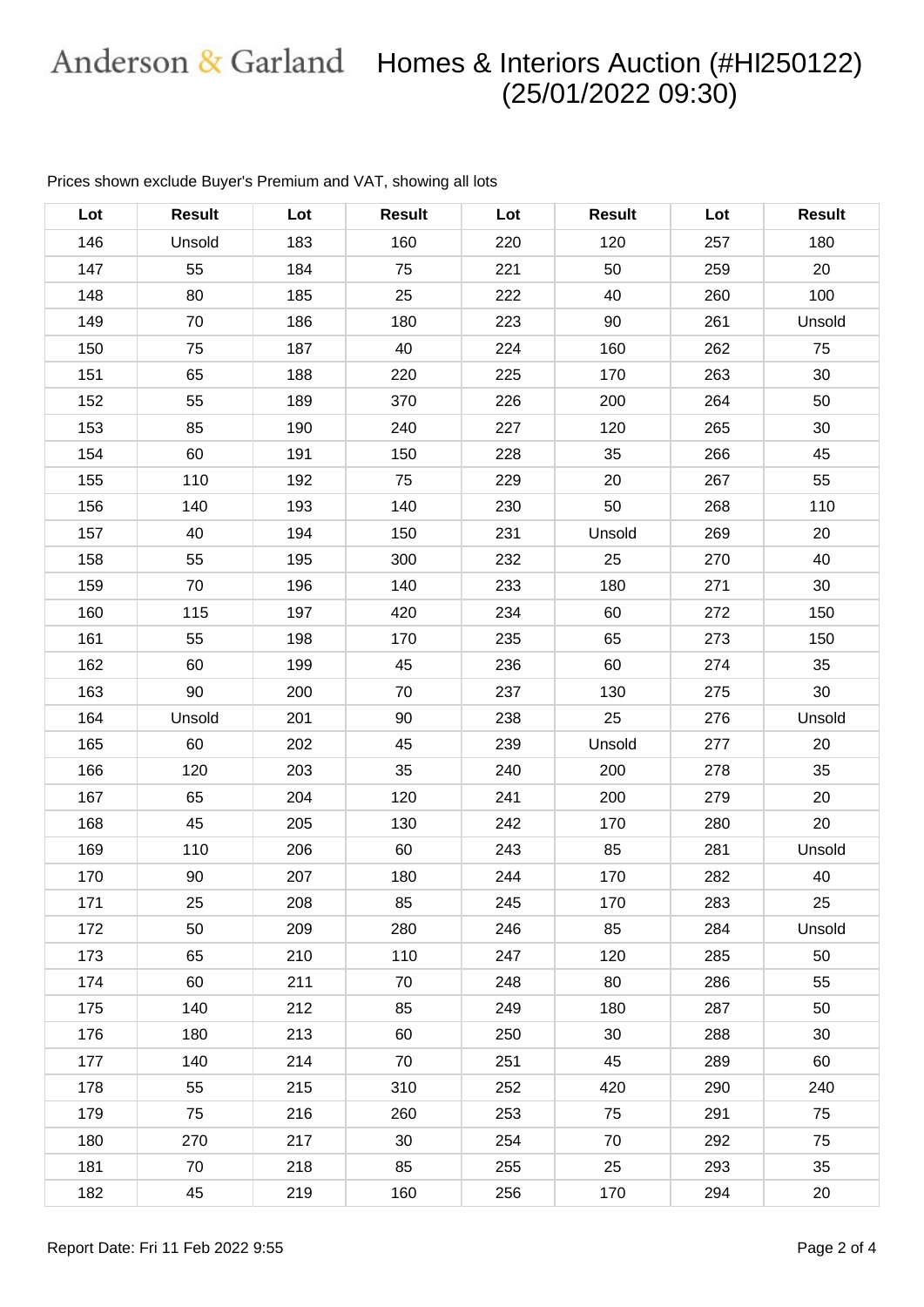| Lot | <b>Result</b> | Lot | <b>Result</b> | Lot | <b>Result</b> | Lot | <b>Result</b> |
|-----|---------------|-----|---------------|-----|---------------|-----|---------------|
| 295 | 70            | 333 | 20            | 370 | 75            | 407 | 20            |
| 296 | 20            | 334 | 35            | 371 | 110           | 408 | 30            |
| 297 | 50            | 335 | 30            | 372 | 75            | 409 | 120           |
| 298 | 90            | 336 | 40            | 373 | 65            | 410 | 35            |
| 299 | 70            | 337 | 140           | 374 | 25            | 411 | 35            |
| 300 | 25            | 338 | 180           | 375 | 45            | 412 | 40            |
| 301 | 20            | 339 | 35            | 376 | 110           | 413 | 35            |
| 302 | 60            | 340 | 70            | 377 | 35            | 414 | 30            |
| 303 | 140           | 341 | 110           | 378 | 40            | 415 | 50            |
| 304 | 20            | 342 | 20            | 379 | 60            | 416 | 40            |
| 305 | 45            | 343 | 95            | 380 | 20            | 418 | 50            |
| 306 | 110           | 344 | 55            | 381 | 40            | 419 | Unsold        |
| 307 | 65            | 345 | Unsold        | 382 | Unsold        | 420 | 50            |
| 308 | 160           | 346 | 100           | 383 | 55            | 421 | Unsold        |
| 309 | Unsold        | 347 | Unsold        | 384 | 90            | 422 | 70            |
| 310 | 30            | 348 | 50            | 385 | 280           | 423 | 150           |
| 311 | 45            | 349 | 25            | 386 | 30            | 424 | 70            |
| 312 | 25            | 350 | 70            | 387 | 20            | 425 | 30            |
| 313 | 110           | 351 | 140           | 388 | 75            | 426 | 20            |
| 314 | 25            | 352 | 90            | 389 | 120           | 427 | 65            |
| 315 | 35            | 353 | 55            | 390 | 200           | 428 | 60            |
| 316 | 20            | 354 | 25            | 391 | 110           | 429 | 25            |
| 317 | 80            | 355 | 25            | 392 | 40            | 430 | 35            |
| 318 | 25            | 356 | 100           | 393 | 20            | 431 | 70            |
| 319 | 35            | 357 | 30            | 394 | 25            | 432 | 65            |
| 320 | 30            | 358 | 250           | 395 | 35            | 433 | 90            |
| 321 | 65            | 359 | 80            | 396 | 40            | 434 | 90            |
| 323 | 65            | 360 | 70            | 397 | 45            | 435 | 70            |
| 324 | 140           | 361 | 30            | 398 | 25            | 437 | 100           |
| 325 | 50            | 362 | 20            | 399 | 30            | 438 | 85            |
| 326 | 55            | 363 | 20            | 400 | 40            | 439 | 80            |
| 327 | 95            | 364 | 25            | 401 | 30            | 440 | 30            |
| 328 | 55            | 365 | Unsold        | 402 | 20            | 441 | 30            |
| 329 | 55            | 366 | 55            | 403 | 20            | 442 | 50            |
| 330 | 25            | 367 | 20            | 404 | 20            | 443 | Unsold        |
| 331 | 30            | 368 | 45            | 405 | 45            | 444 | Unsold        |
| 332 | 55            | 369 | 60            | 406 | Unsold        | 445 | 50            |